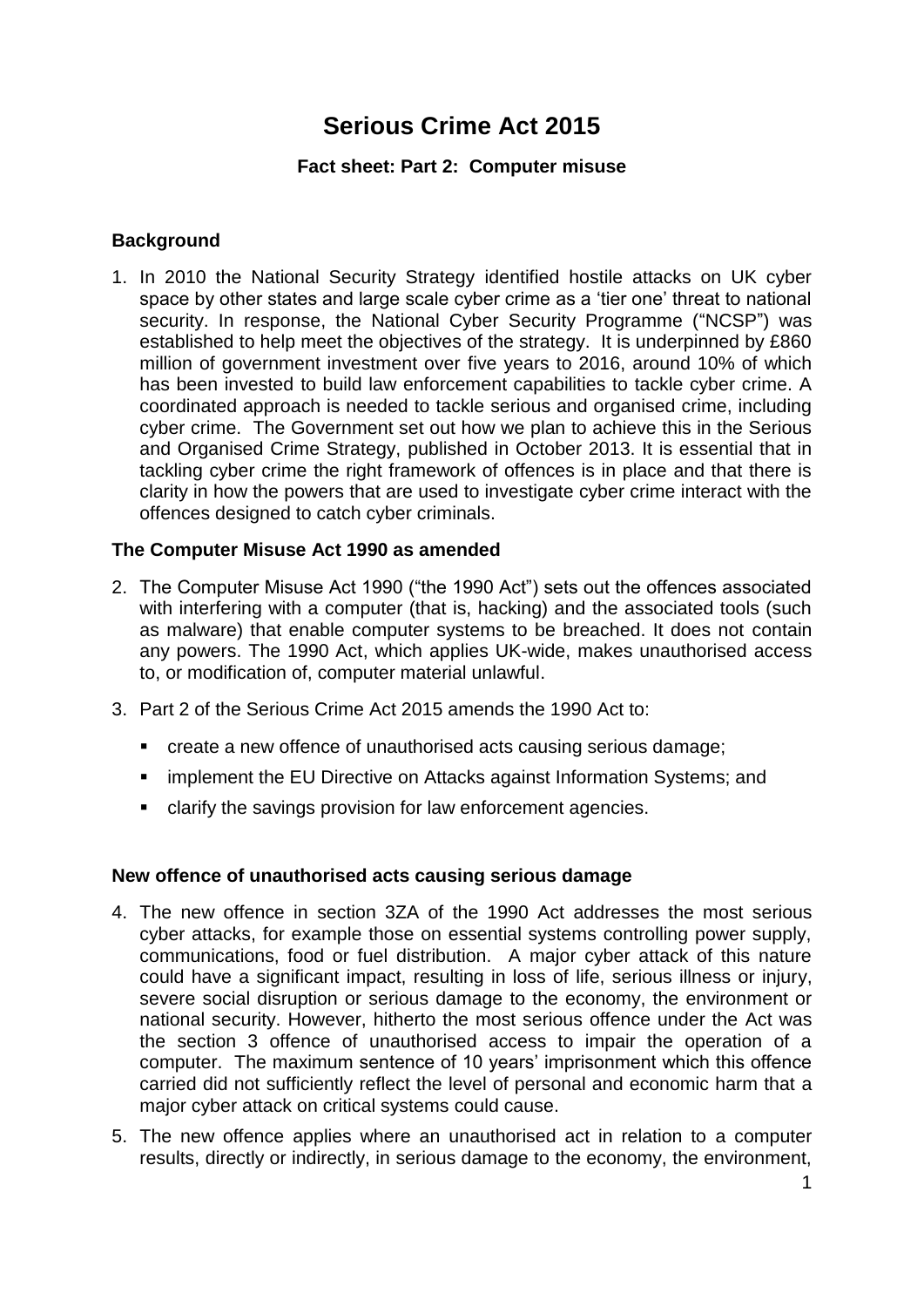national security or human welfare, or a significant risk of such damage (where damage to human welfare encompasses loss of life, illness or injury or serious social disruption). A significant link to the UK is required, so that at least one of the accused or the target computer at the time of the offence or the damage must have been in the UK, or the accused must be a UK national at the time of the offence and the conduct constitute an offence under the law of the country in which it occurred. The accused must have intended to cause the serious damage, or to have been reckless as to whether it was caused.

# **EU Directive on Attacks against Information Systems (2013/40/EU)**

- 6. The EU adopted a Directive on attacks against information systems in August 2013. The aim of the Directive is to establish a set of minimum rules within the European Union on offences and sanctions relating to attacks against information systems. It also aims to improve cooperation between competent authorities in Member States.
- 7. The Government has until 4 September 2015 to transpose the Directive into UK law. The UK is compliant with the Directive save in two respects: tools used for committing offences (Article 7) and jurisdiction (Article 12). The amendments in the Serious Crime Act address these gaps.

# **Obtaining tools for use**

- 8. Article 7 of the Directive covers the tools used to commit computer offences (for example malware). This Article states that Member States should have offences in their legislation to criminalise the intentional "production, sale, procurement for use, import, distribution, or otherwise making available" of tools with the intention that it is used to commit any of the further offences in the Directive.
- 9. Before the amendment to this offence, section 3A (making, supplying, or obtaining articles for use in offences under sections 1 or 3) of the 1990 Act covered all of the provisions under Article 7 with the exception of the offence of "procurement for use" of such tools. The prosecution was required to show that the individual obtained the tool with a view to its being *supplied* for use to commit, or assist in the commission of an offence under section 1 or 3 of the 1990 Act, in other words the offence required the involvement (or intended involvement) of a third party.
- 10. Section 42 of the Serious Crime Act now extends section 3A of the 1990 Act to include an offence of obtaining a tool for use to commit a section 1, 3 or 3ZA offence *regardless* of an *intention to supply* that tool – thus removing the requirement of the involvement, or intended involvement, of a third party and ensuring that the offence covers individuals acting alone.

# **Extending the extra-territorial jurisdiction of the 1990 Act offences by nationality**

11.Article 12 of the EU Directive covers jurisdiction and requires Member States to establish their jurisdiction with regards to a cyber offence being committed by one